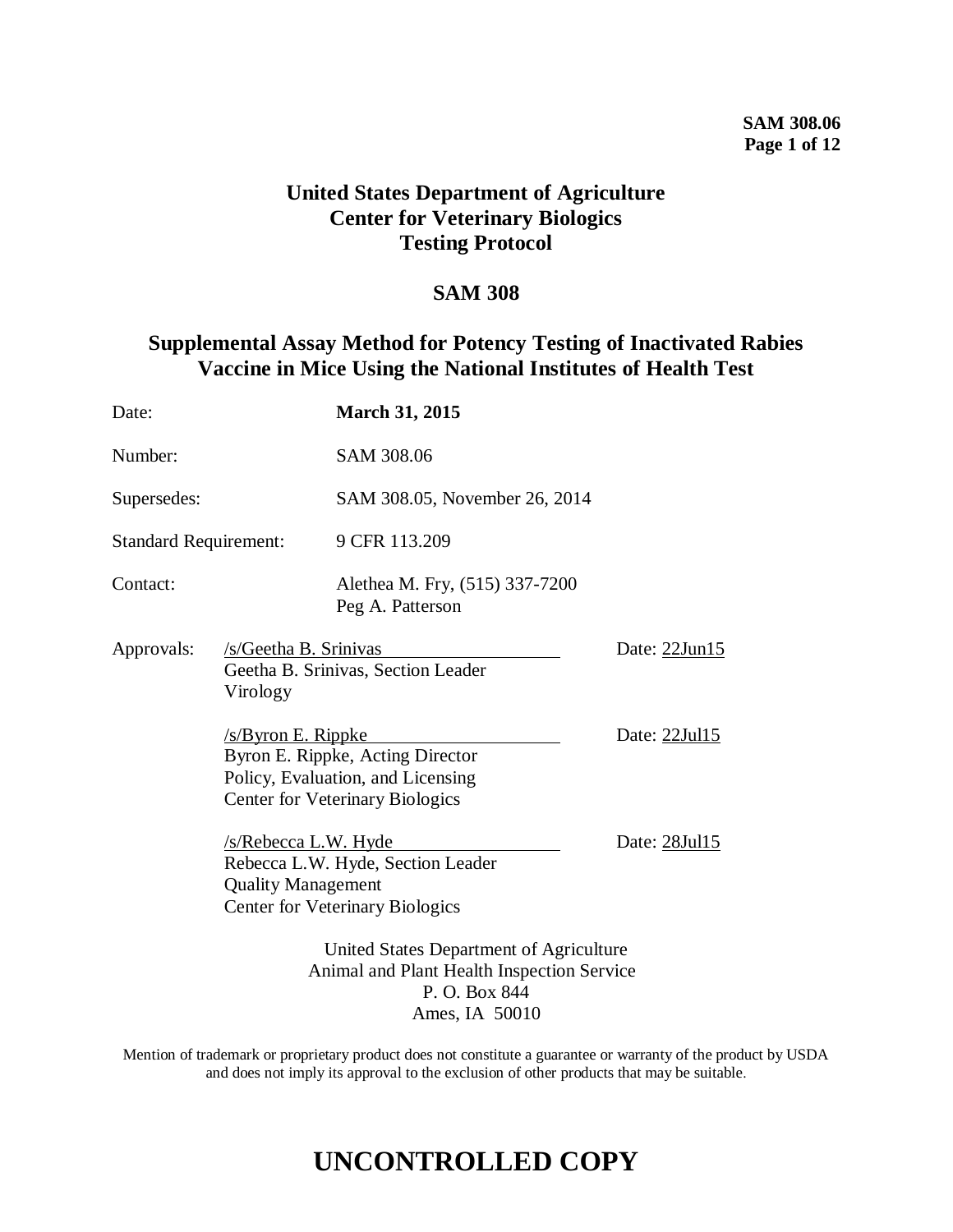# **Table of Contents**

- **1. Introduction**
- **2. Materials**
	- **2.1 Equipment/instrumentation**
	- **2.2 Reagents/supplies**
- **3. Preparation for the Test**
	- **3.1 Personnel qualifications/training**
	- **3.2 Preparation of CF-1 female test mice**
	- **3.3 Preparation of reagents/control procedures**
- **4. Performance of the Test**
- **5. Interpretation of the Test Results**
- **6. Report of Test Results**
- **7. References**
- **8. Summary of Revisions**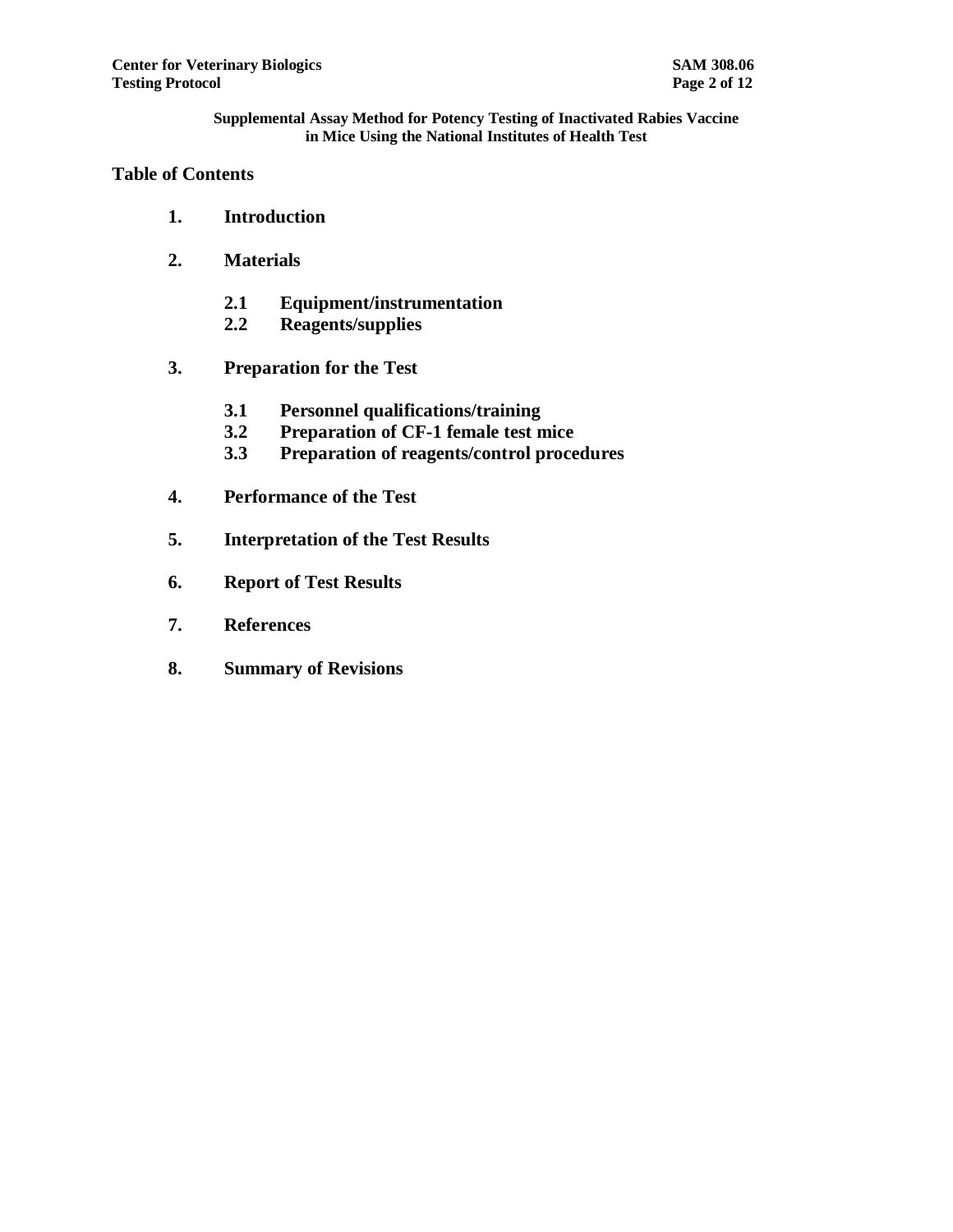### **1. Introduction**

This Supplemental Assay Method (SAM) describes testing inactivated rabies vaccines for relative potency (RP). This method is in support of title 9, *Code of Federal Regulations* (9 CFR), section  $113.209(b)(1)$ . The method uses immunized mice to measure protection following a challenge with challenge virus standard (CVS). The RP is determined by comparing the Test Vaccine against a standardized reference vaccine. This SAM is based on the standard National Institutes of Health (NIH) test method as described in *Laboratory Techniques in Rabies*, fourth edition, edited by F. X. Meslin, M. M. Kaplan, and H. Koprowski, 1996, published by the World Health Organization (WHO), Geneva, Switzerland.

# **2. Materials**

# **2.1 Equipment/instrumentation**

Equivalent equipment or instrumentation may be substituted for any brand name listed below.

- **2.1.1** Vortex mixer (Vortex-2 Genie, Model G-560, Scientific Industries Inc.)
- **2.1.2** Water bath

**2.1.3** Strongly encouraged (Center for Veterinary Biologics (CVB) Notice No. 12-12)

**2.1.3.1** Downdraft anesthesia table

**2.1.3.2** Anesthesia machine

# **2.2 Reagents/supplies**

All reagents and supplies must be sterile.

- **2.2.1** CF-1 female mice weighing 13-20 g.
- **2.2.2** Challenge Virus Standard (CVS) supplied by CVB
- **2.2.3** Veterinary rabies reference vaccine (VRRV) supplied by the CVB
- **2.2.4** Syringe, 0.5-1.0 mL and needle, 26-28-gauge x 3/8 ½ inch (challenge)
- **2.2.5** Syringe, 1-3-mL and needle, 23-26 gauge  $x \frac{1}{2}$  5/8-inch (vaccination)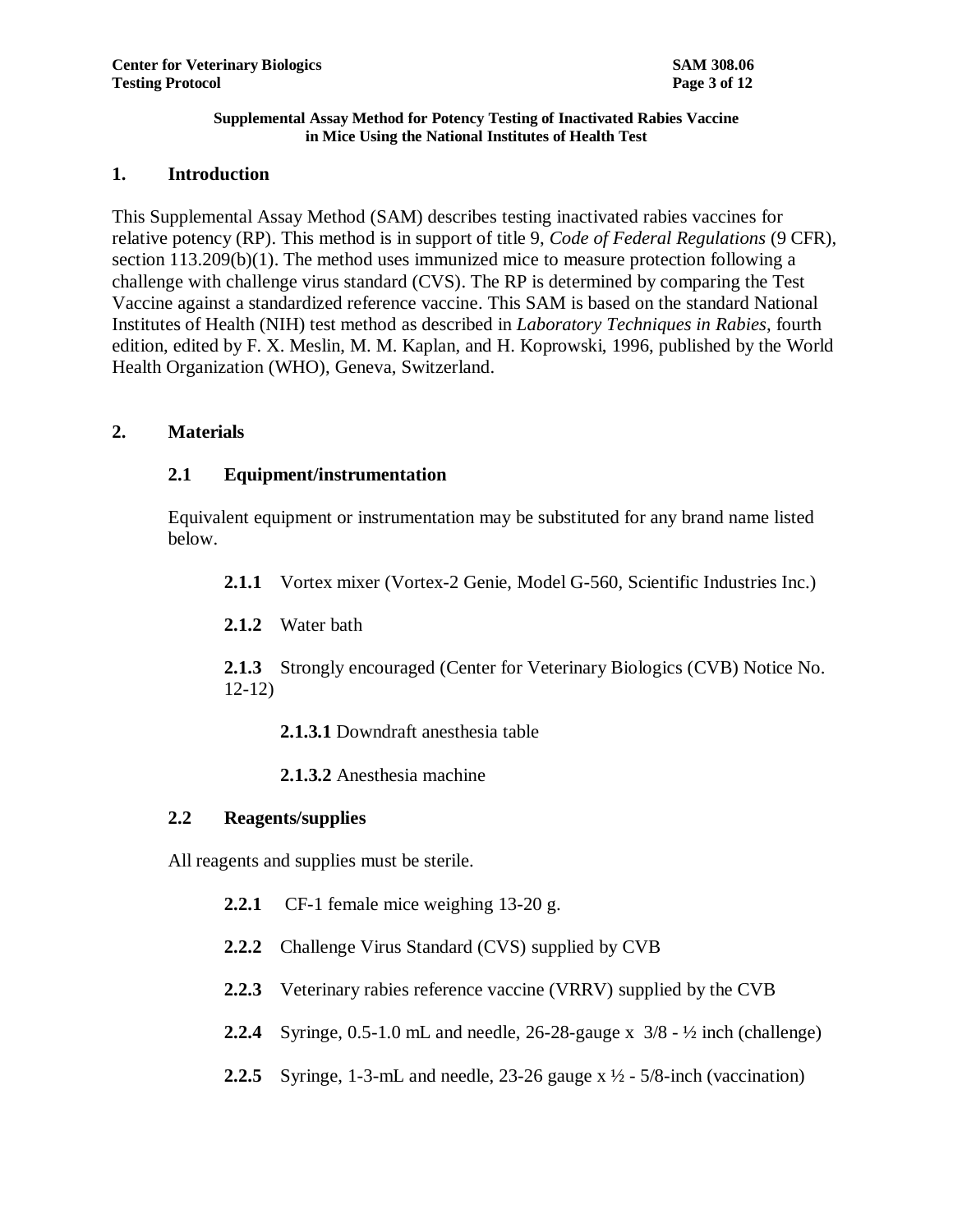**2.2.6** NIH Phosphate buffered saline (PBS) (National Centers for Animal Health (NCAH) Media #30087)

- **1.** 0.804 g sodium phosphate, dibasic, anhydrous (Na<sub>2</sub>HPO<sub>4</sub>)
- **2.** 0.136 g potassium phosphate, monobasic, monohydrate (KH<sub>2</sub>PO<sub>4</sub>)
- **3.** 8.5 g sodium chloride (NaCl)
- **4.** Q.S. to 1000 mL with deionized water (DI).
- **5.** Adjust pH to 7.6± 0.1 with 0.1 N sodium hydroxide (NaOH).
- **6.** Sterilize through a 0.22-µm filter.
- **7.** Store at 2°- 7°C.
- **2.2.7** 7.5% Sodium Bicarbonate (NCAH Media #41009)
	- **1. 7.5** g sodium bicarbonate (NaHCO<sub>3</sub>)
	- **2.** Q.S. to 100 mL with DI.
	- **3.** Store at room temperature.
- **2.2.8** CVS Diluent (NCAH Media #30086)
	- **1.** 20 mL heat-inactivated, rabies antibody-free horse serum
	- **2.** 500,000 units penicillin
	- **3.** 1 g streptomycin
	- **4.** Q.S. to 1000 mL with DI.
	- **5.** Adjust pH to 7.6 with 7.5% Sodium Bicarbonate.
	- **6.** Sterilize through a 0.22-µm filter.
	- **7.** Store at 2°- 7°C.
- **2.2.9** Pipettes: 2-mL, 5-mL, 10-mL and 25-mL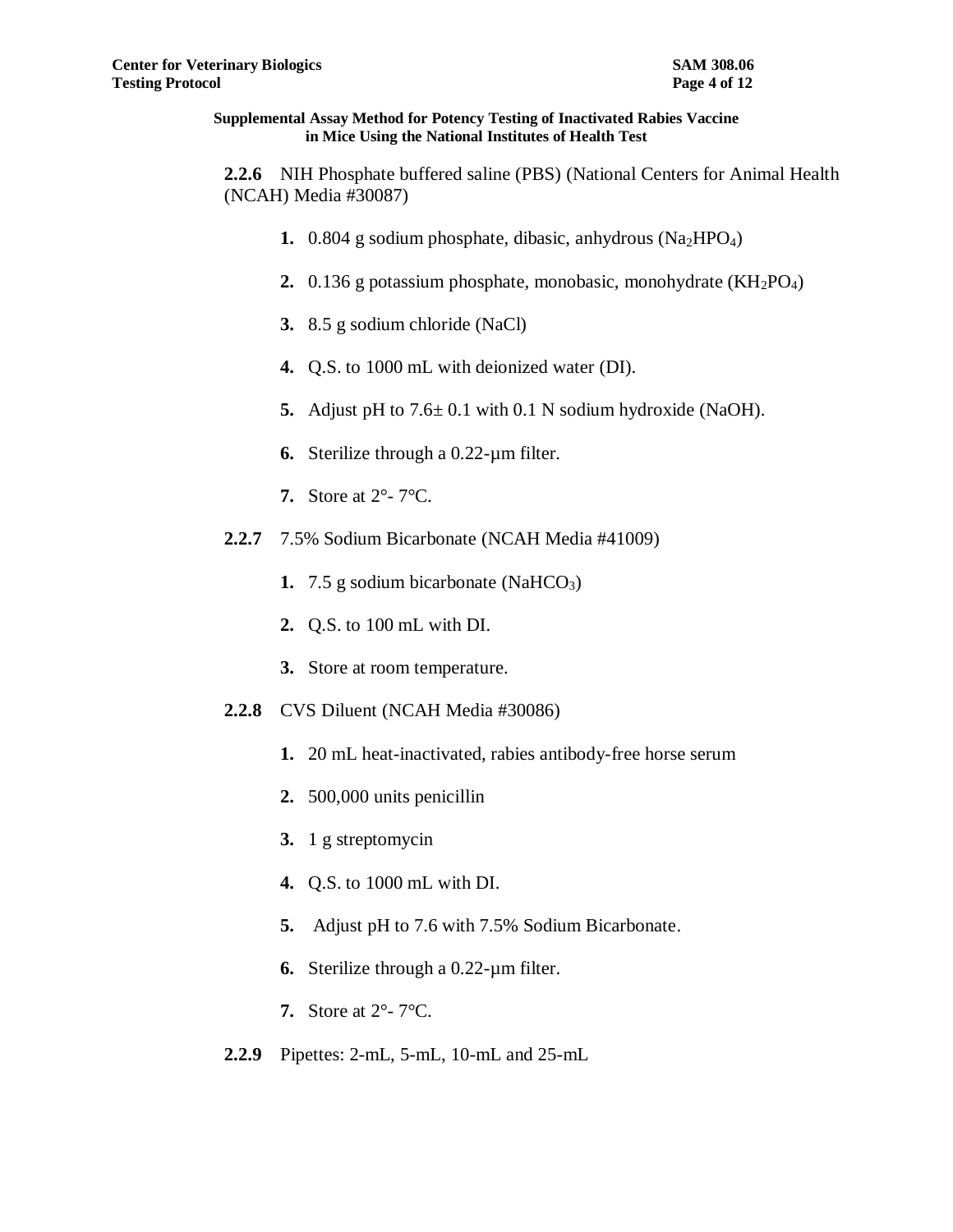**2.2.10** Strongly encouraged (CVB Notice No.12-12)

**2.2.10.1** Isoflurane

### **3. Preparation for the Test**

### **3.1 Personnel qualifications/training**

Personnel must have experience in laboratory dilution techniques, the handling and discarding of human pathogens, and the handling and inoculation of mice.

### **3.2 Preparation of CF-1 female test mice**

**3.2.1** Minimally, mice are housed in a BL-2 animal rooms.

**3.2.2** On the day of first vaccination, mice are weighed in groups of 16 (VRRV, test vaccine) and 10 (back titration) and must weigh between 13 and 20 grams.

**3.2.3** For each Test Vaccine, 5 groups of 16 mice are recommended. Mice are housed in cages labeled with the Test Vaccine identification and dilution.

**3.2.4** For the VRRV, 4 or 5 groups of 16 mice are recommended. Mice are housed in cages labeled with the VRRV and dilution.

**3.2.5** For the CVS Back Titration, 4 groups of 10 mice are recommended. Mice are housed in cages labeled with the CVS Back Titration and dilution. These mice are reserved until the day of CVS challenge.

### **3.3 Preparation of reagents/control procedures**

**3.3.1** On the day of initial vaccination, reconstitute the VRRV with sterile DI as described on the CVB Reagent Data Sheet.

**1.** Prepare test dilutions of the VRRV in NIH PBS as described on the CVB Reagent Data Sheet.

> **a.** Maintain the VRRV dilutions on ice until mice are inoculated. The diluted VRRV is used within 3 hours of preparation.

> **b.** Freeze the remaining reconstituted VRRV in the original container at -70°± 5°C for use in preparing the *second vaccination* series.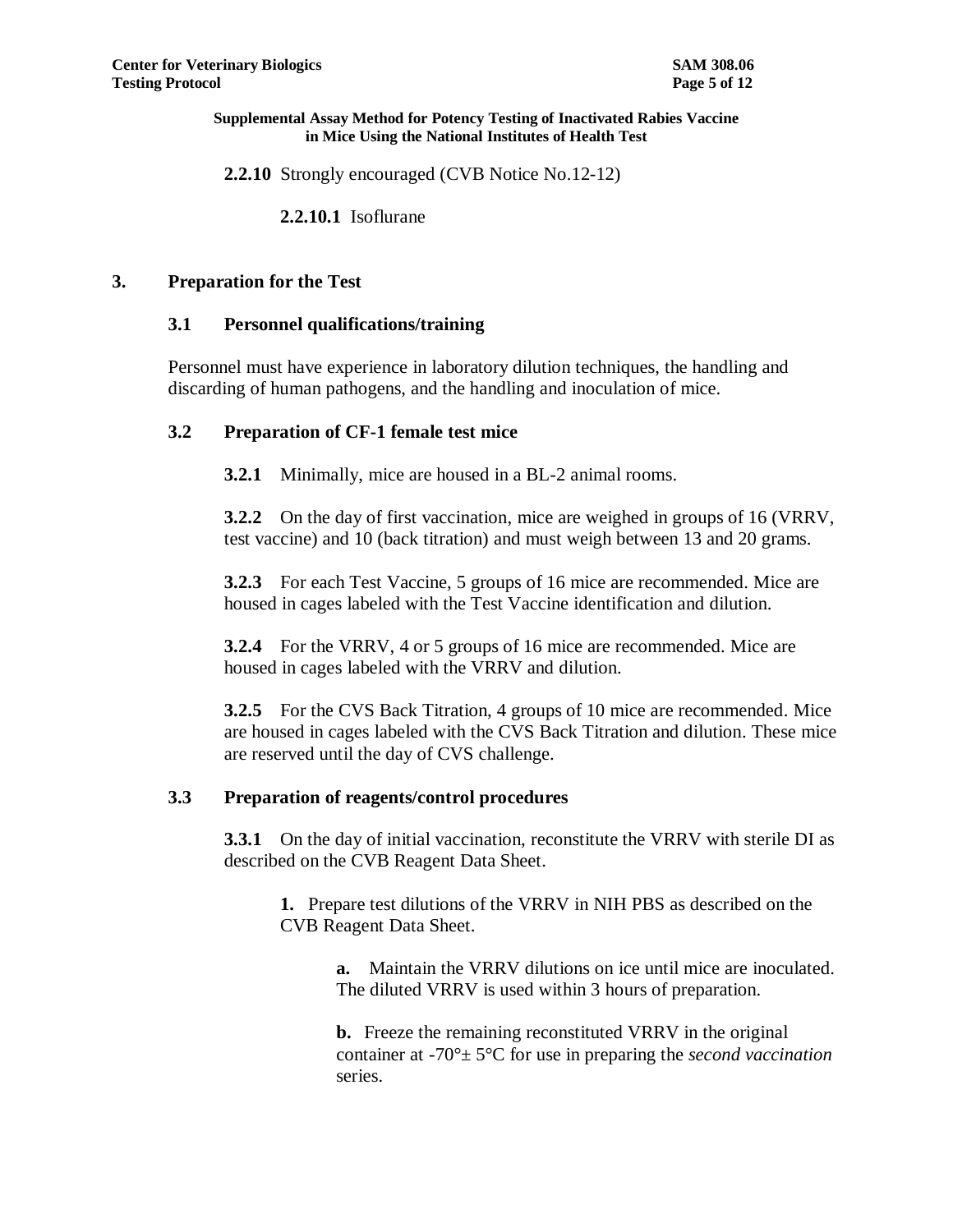**2.** Preparation of VRRV for the *second vaccination*  $(7 \pm 1)$  days post inoculation)

> **a.** Rapidly thaw the frozen, reconstituted VRRV in a  $36^\circ \pm 2^\circ \text{C}$ water bath or at room temperature.

**b.** Prepare test dilutions of VRRV as described in the Reagent Data Sheet and once prepared, maintain the dilutions on ice until mice are inoculated. The diluted VRRV is used within 3 hours of preparation.

# **3.3.2 Preparation of the sample**

The initial dilution of a Test Vaccine is based on the dilution determined in 5 replicate NIH tests at the time of the initiation of the host animal efficacy trial. The starting dilution should optimally protect 85-100% of vaccinates and this dilution **shall be stated in Part V of the Animal and Plant Health Inspection Service (APHIS) approved Outline of Production**. Starting with the initial dilution, prepare a set of five 5-fold serial dilutions for each Test Vaccine.

# **3.3.3 Preparation of Working CVS on the day of challenge**

The **stock CVS** is a concentrated biological reagent that is diluted to a lower concentration for use. Stock reagents are used to save preparation time, conserve materials, reduce storage space, and improve the accuracy and stability. **Working CVS** is a dilution of the stock reagent prepared and administered to test mice by the intracranial (IC) route.

**1.** Rapidly thaw stock CVS in a  $36^{\circ} \pm 2^{\circ}$ C water bath.

**2.** Prepare test dilutions of the stock CVS in CVS diluent as described on CVB Reagent Data Sheet. The working CVS will contain  $\geq$ 12 50% lethal dose  $(LD_{50})/0.03$  mL.

**3.** The Working CVS is maintained on ice until inoculation into mice. The Working CVS is administered within 3 hours of preparation.

**4.** Preparation of CVS Back Titration on the day of challenge

**a.** Prepare three 10-fold serial dilutions from the working CVS.

**b.** The CVS Back Titration is maintained on ice until mice are inoculated. The CVS Back Titration is administered within 3 hours of preparation.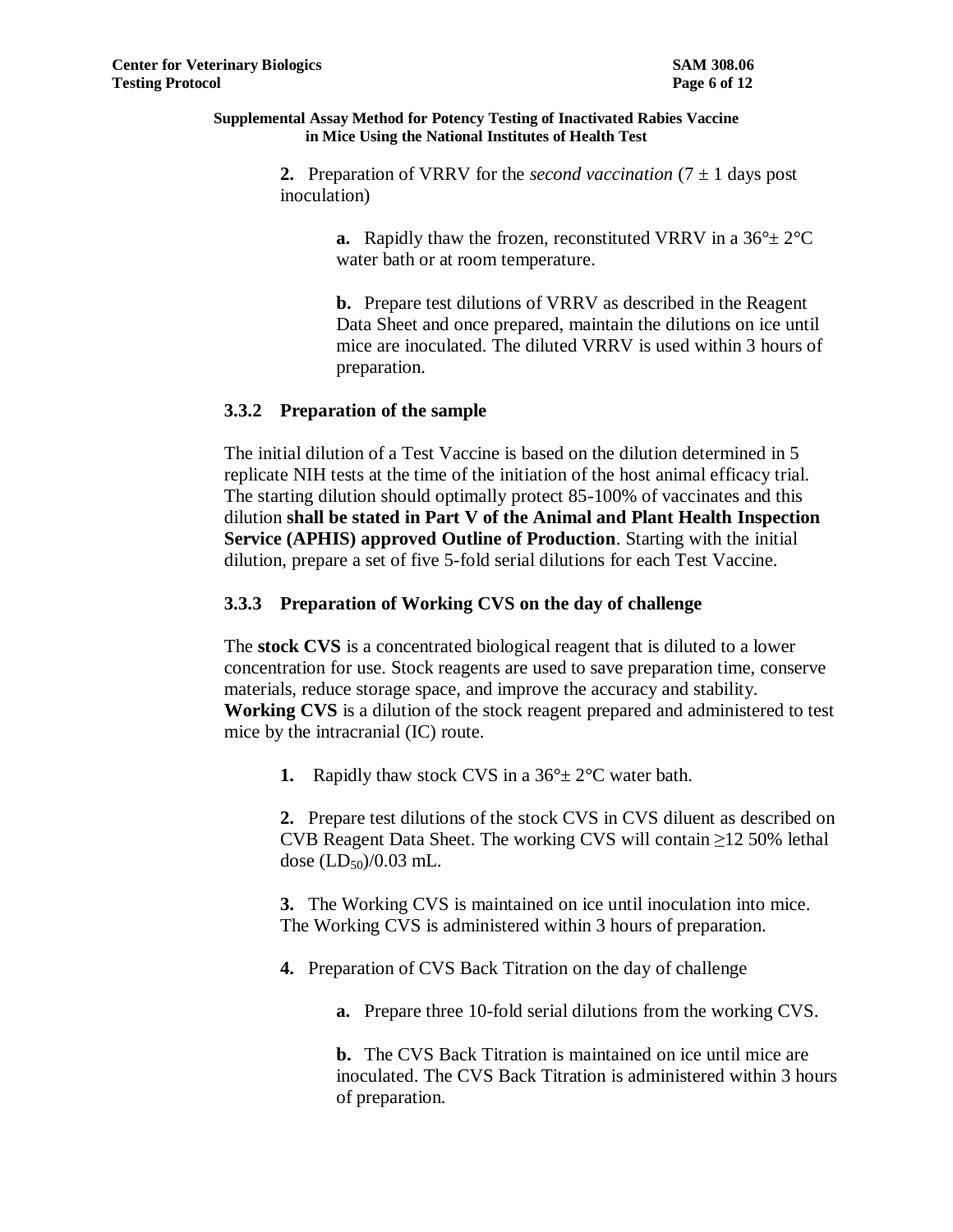# **4. Performance of the Test**

**4.1** Fill a 1-3 mL syringe with a 23-26-gauge x ½ to 5/8-inch needle with diluted Test Vaccine or VRRV.

**4.2** Beginning with the most dilute preparation, inoculate 0.5 mL of assigned vaccine dilution into each of 16 mice/dilution by the intraperitoneal (IP) route. Repeat for each dilution of a Test Vaccine and the VRRV using a new group of 16 mice caged according to dilution. (After all animals have been vaccinated, dispose of residual dilutions of the Test Vaccines and VRRV.)

**4.3** At  $7 \pm 1$  days post inoculation, revaccinate animals as described above.

**4.4** At  $14 \pm 1$  days post-vaccination, all vaccinated mice (vaccine and VRRV) are administered 0.03 mL of working CVS intracerebrally (IC), using a 0.5 - 1.0-mL syringe with a 26-28 gauge x  $3/8 - \frac{1}{2}$  inch needle. The working dilution of CVS is inoculated through the frontal bone, midway between the right eye and the midline. (Optional: mice may be anesthetized using a rodent anesthesia machine containing isoflurane and an induction chamber to scavenge residual anesthesia prior to challenge.)

**4.5** The CVS Back Titration is administered IC to the remaining four groups of 10 back-titration mice using a new syringe and needle. Each of the four dilutions are administered to 10 mice per dilution; beginning with the most dilute concentration of the CVS through the most concentrated dilution of the CVS. The same syringe and needle may be used if starting with the most dilute followed by successively more concentrated dilutions. The CVS Back Titration is not administered until all the vaccinated mice have been challenged.

# **4.6 Animal Observations**:

**4.6.1** Animals are observed daily for 14 days post challenge. Deaths or animals humanely euthanized are recorded.

**4.6.2** Mice dying prior to or on day 5 post-challenge are considered nonspecific deaths. Nonspecific deaths are not used in calculating the 50% effective dose  $(ED<sub>50</sub>)$  of the Test Vaccine or VRRV.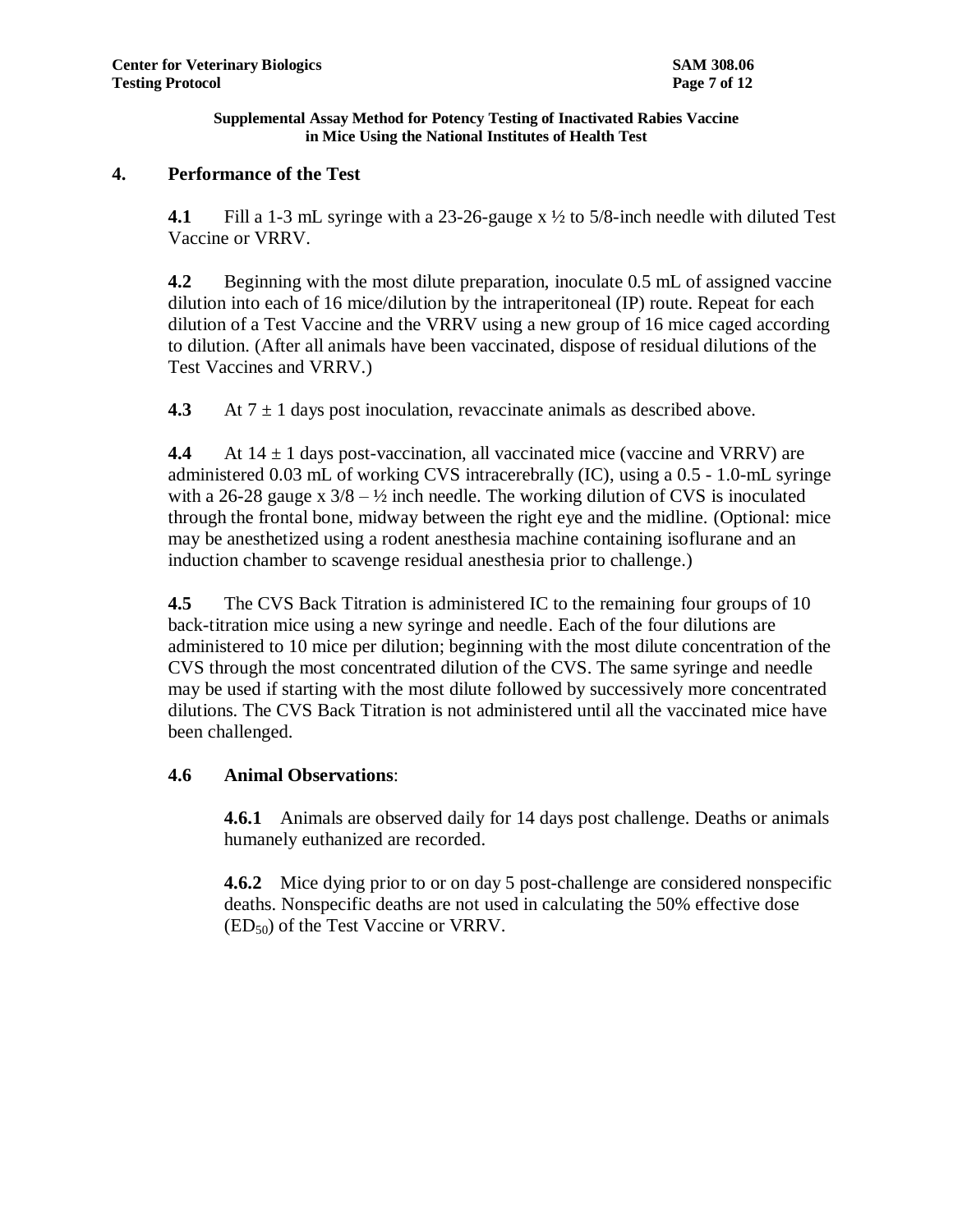**4.6.3** The following five disease stages can be recognized in mice infected with rabies virus (Bruckner et al. 2003):

**Stage 1:** *Ruffled fur and hunched back* indicate the first signs of clinical disease. These are general signs of illness in mice and can be observed for many other diseases. Therefore, these clinical signs in Stage 1 are not specific indicators for rabies, but do reflect that the animal is unwell and that its welfare is compromised.

**Stage 2:** *Slow or circular movements*. During Stage 2, animals lose their alertness. They walk more slowly than usual; and if observed carefully, show slow circling movements, mainly in one direction. These are the first clinical indicators of neurological disorder.

**Stage 3***: Shaky movements, trembling and convulsions*. In Stage 3 the neurological signs become increasingly obvious, with trembling and shaky movements and convulsions. By this time there is marked loss of body weight. This stage with severe and unequivocal clinical signs, clearly indicates rabies infection.

**Stage 4:** *Signs of paralysis*. Lameness and paresis (partial paralysis), usually of the hind legs, are clear indicators of progressive infection with rabies and is soon followed by complete paralysis. The animals become dehydrated.

**Stage 5:** *Moribund animals*. In Stage 5, animals become moribund. They can be seen to be prostrate and recumbent, and they obviously do not eat or drink; yet they may survive for 1 or 2 more days.

**4.6.4** Animals exhibiting Stage 3 or greater disease signs must be humanely euthanized. Deaths occurring 6 or more days post-challenge and euthanized animals are considered as deaths caused by the CVS challenge (9 CFR 117.4 and CVB Notice No. 12-12). Mice surviving the 14-day post challenge observation period are euthanized at the conclusion of the test.

**4.6.5** Similar definitions should be incorporated into non-codified potency and safety tests and efficacy study protocols. Proposed endpoints will be reviewed on a case-by-case basis.

**4.7** The ED<sub>50</sub> of each Test Vaccine, VRRV, and the LD<sub>50</sub> of the CVS are determined by the method of Spearman-Kärber as referenced in the fourth edition of the WHO, *Laboratory Techniques in Rabies*.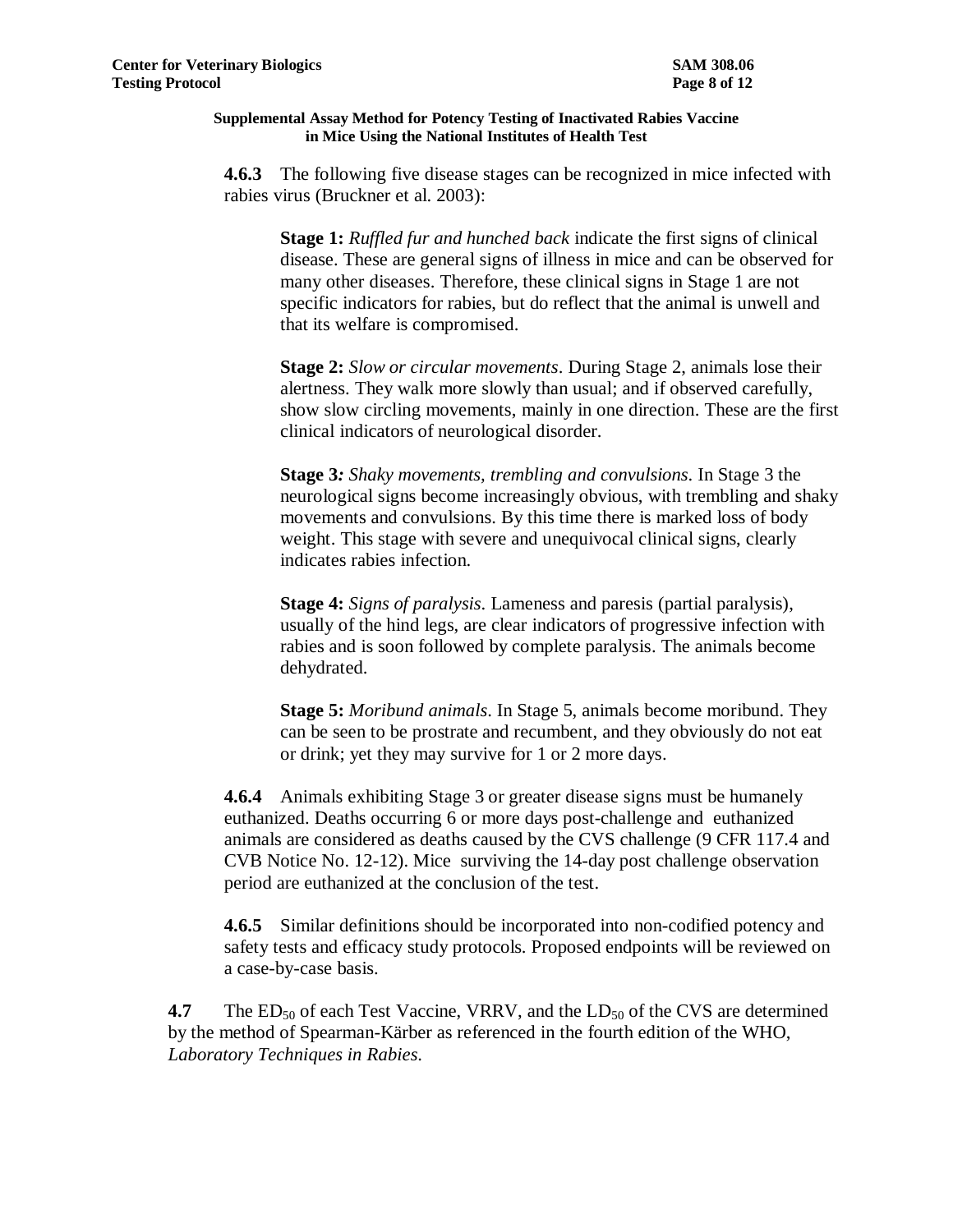**4.8** The relative potency (RP) of the Test Vaccine (TV) is determined by the formula:

 $RP =$  reciprocal  $ED_{50}$  of TV  $X$  dose of TV reciprocal  $ED_{50}$  of VRRV dose of VRRV

 $ED_{50}$  of TV = 1:90  $ED_{50}$  of VRRV = 1:70  $90/70 = 1.29$  RP/mL

**4.9** The RP value may be expressed in international units (IU) by multiplying the RP by the IU/ml of the VRRV. For a VRRV with a known value of 1.0 IU/mL, in the above example:

 $1.29$  X  $1.0$  IU/mL =  $1.29$  IU/mL

# **5. Interpretation of the Test Results**

**5.1** For a valid test:

**5.1.1** At least 70% of the mice receiving the most concentrated dilutions of VRRV and the Test Vaccine must survive (e.g., 11 out of 16 mice).

**5.1.2** At least 70% of the mice receiving the least concentrated dilution of VRRV and the Test Vaccine must die (e.g., 11 out of 16 mice).

**5.1.3** For a valid challenge, the CVS back titration must be  $\geq 12$  LD<sub>50</sub>/0.03 mL.

**5.1.4** If the validity requirements are not met, then the assay is considered a **NO TEST** and may be retested without prejudice.

**5.2** The minimum RP value for a satisfactory Test Vaccine is determined by the results of the host animal immunogenicity serial as required by the 9 CFR 113.209 and contained in an APHIS filed Outline of Production. If the validity requirements are met and the Test Vaccine meets or exceeds the minimum release RP value the Test Vaccine is considered **SATISFACTORY**.

**5.3** If the Test Vaccine does not meet the minimum RP value contained in an APHIS filed Outline of Production, as determined from the initial NIH test, the Test Vaccine may be retested. If the Test Vaccine is retested, 2 independent NIH tests shall be conducted. A geometric mean RP of all 3 retests is used to evaluate the Test Vaccine.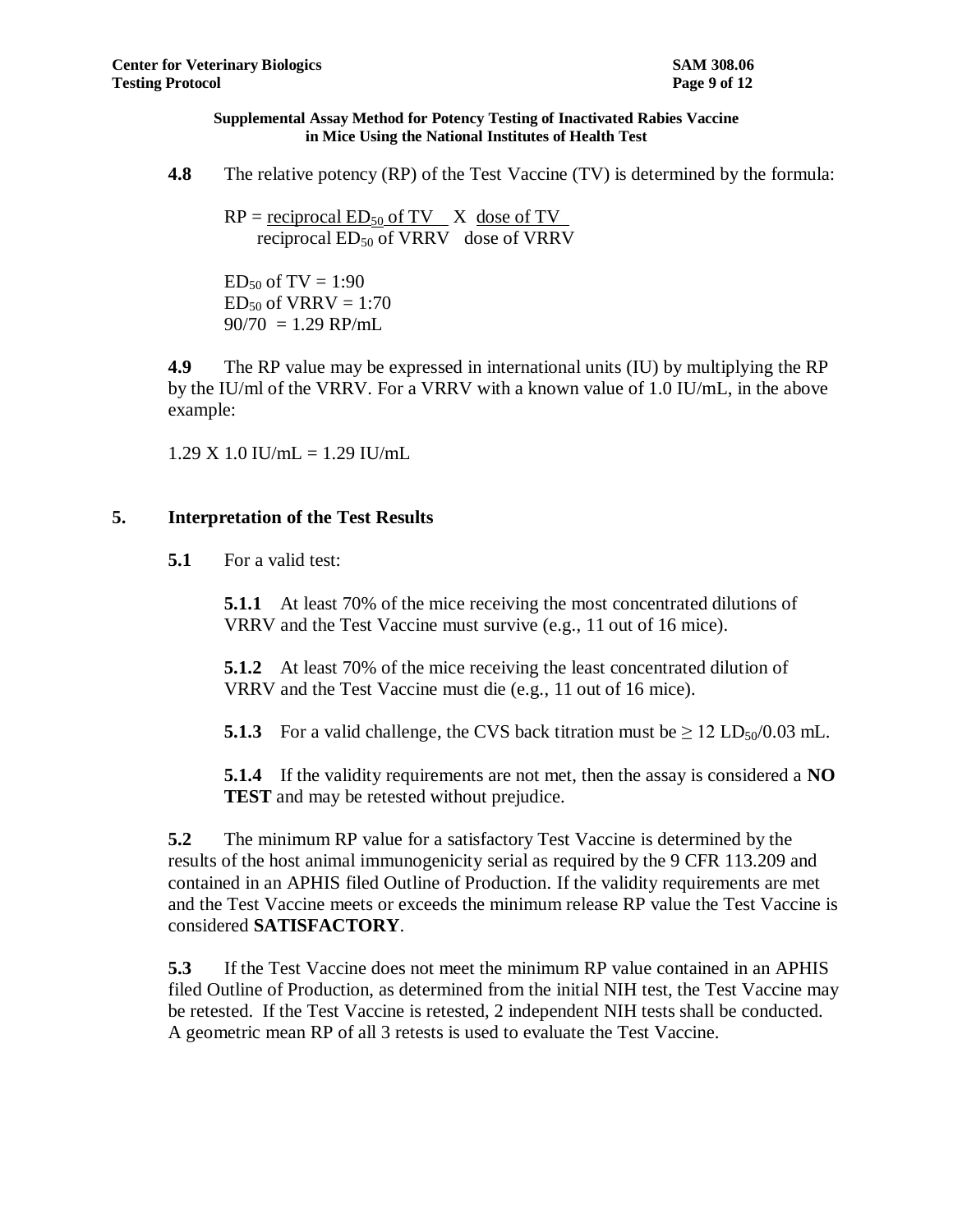If the Test Vaccine is not retested by or if the geometric mean RP value of the initial test and retests is below the minimum release RP value, the Test Vaccine is **UNSATISFACTORY**. If the geometric mean RP value of the initial test and retests meets or exceeds the minimum release, the serial is **SATISFACTORY.** 

# **6. Report of Test Results**

Test results are reported as the RP/mL.

# **7. References**

**7.1** Title 9, *Code of Federal Regulations*, section 113.209, U.S. Government Printing Office, Washington, DC.

**7.2** Richmond JY, McKinney RW (eds.). Biosafety in microbiological and biomedical laboratories. U.S. Department of Health and Human Services, U.S. Government Printing Office, Washington. 1993; p. 177.

**7.3** Wilbur LA, Aubert MFA. The NIH test for potency. In *Laboratory Techniques in Rabies, 4th ed.*, Meslin, FX, MM Kaplan, and H Koprowski, eds. World Health Organization, Geneva. 1996, Chpt. 37.

**7.4** Center for Veterinary Biologics Notice No. 13-10 (July 26, 2013)

**7.5** Center for Veterinary Biologics Notice No. 12-12 (May 25, 2012)

**7.6** Lukas Bruckner, Klaus Cussler, Marlies Halder, Jacques Barrat, Peter Castle, Karin Duchow, Donna M. Gatewood, Richard Gibert, Jan Groen, Bernhard Knapp, Robin Levis, Catherine Milne, Simon Parker, Karin Stünkel, Nico Visser, and Peter Volkers. Three Rs Approaches in the Quality Control of Inactivated Rabies Vaccines, The Report and Recommendations of ECVAM Workshop  $48^{1,2}$  ATLA 31, 429–454, 2003.

### **8. Summary of Revisions**

### **Version .06**

 **5.3:** Rewritten to describe the provisions the Center for Veterinary Biologics will use if the serials do not meet the minimum RP value and associated retest provisions.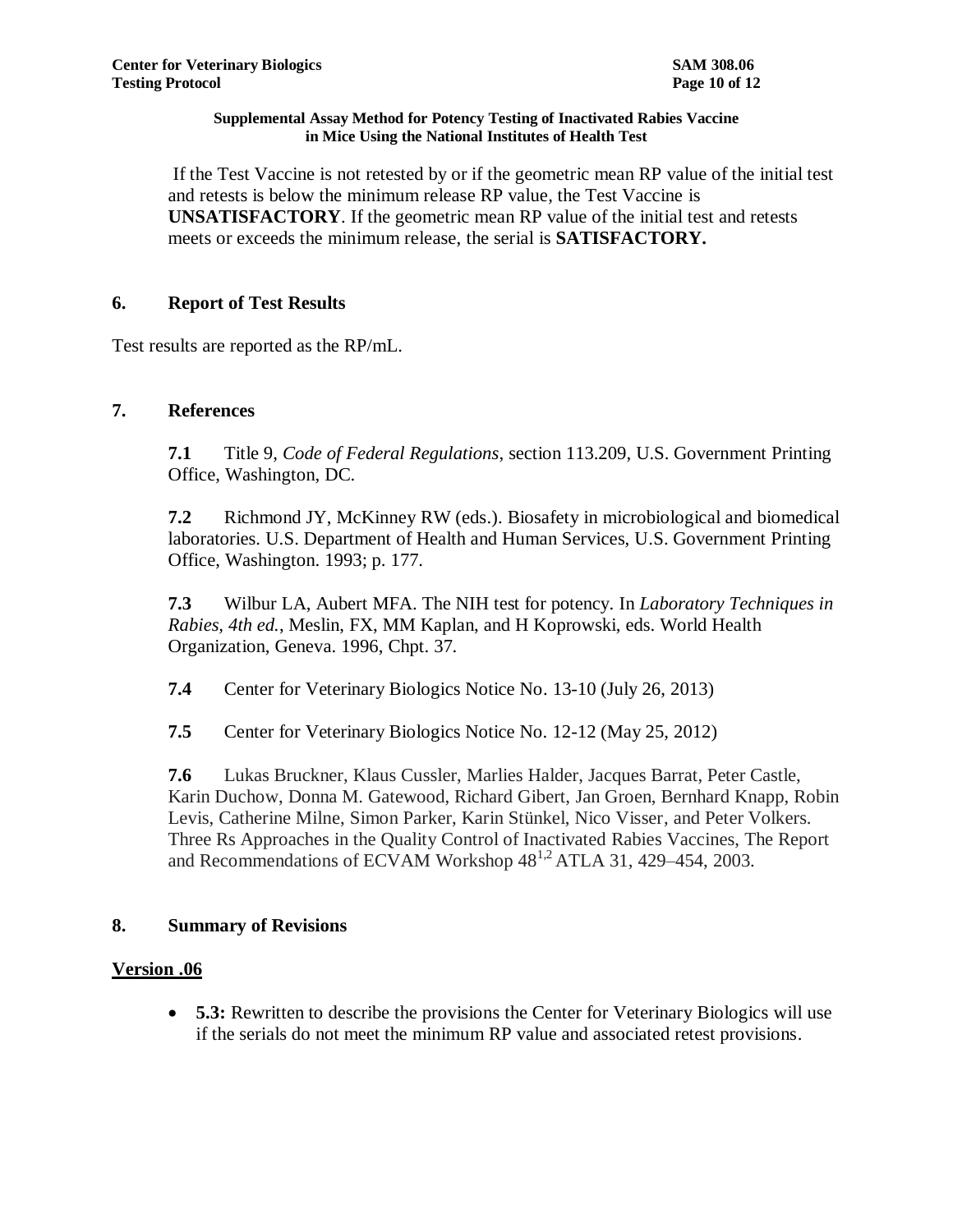# **Version .05**

 Total revision of the document to reflect practices currently in use at the Center for Veterinary Biologics.

# **Version .04**

- The Contact information has been updated.
- **1:** The challenge virus used in the test has been identified.
- **3.1:** "Potential" and "potentially" have been removed from sentences. Rabies is a human health hazard and should be treated accordingly.
- **3.3:** This section has been revised for clarification.
- **4.4:** The beginning dilution of the CVS has been added.
- **4.5:** The dilution series of the CVS has been changed to reflect the scheme used at the CVB.
- References to NVSL have been changed to NCAH throughout the document.

### **Version .03**

- **2.2:** Media numbers have been added for reagents available from the National Veterinary Services Laboratories.
- **3.3.1**: The current dilution scheme of the veterinary rabies reference vaccine used at the CVB has been incorporated.
- **3.3.2(7):** This section has been revised to incorporate the current dilution scheme of the CVS back titration.
- **3.3.3(3):** An additional group of 16 test mice has been added to the VRRV.
- **4.5**: The administration of the CVS back titration has been clarified.

### **Version .02**

This document was revised to clarify the practices currently in use at the Center for Veterinary Biologics and to provide additional detail. While no significant changes were made that impact the outcome of the test, the following changes were made to the document:

• **1.2** "Key Words" has been deleted.